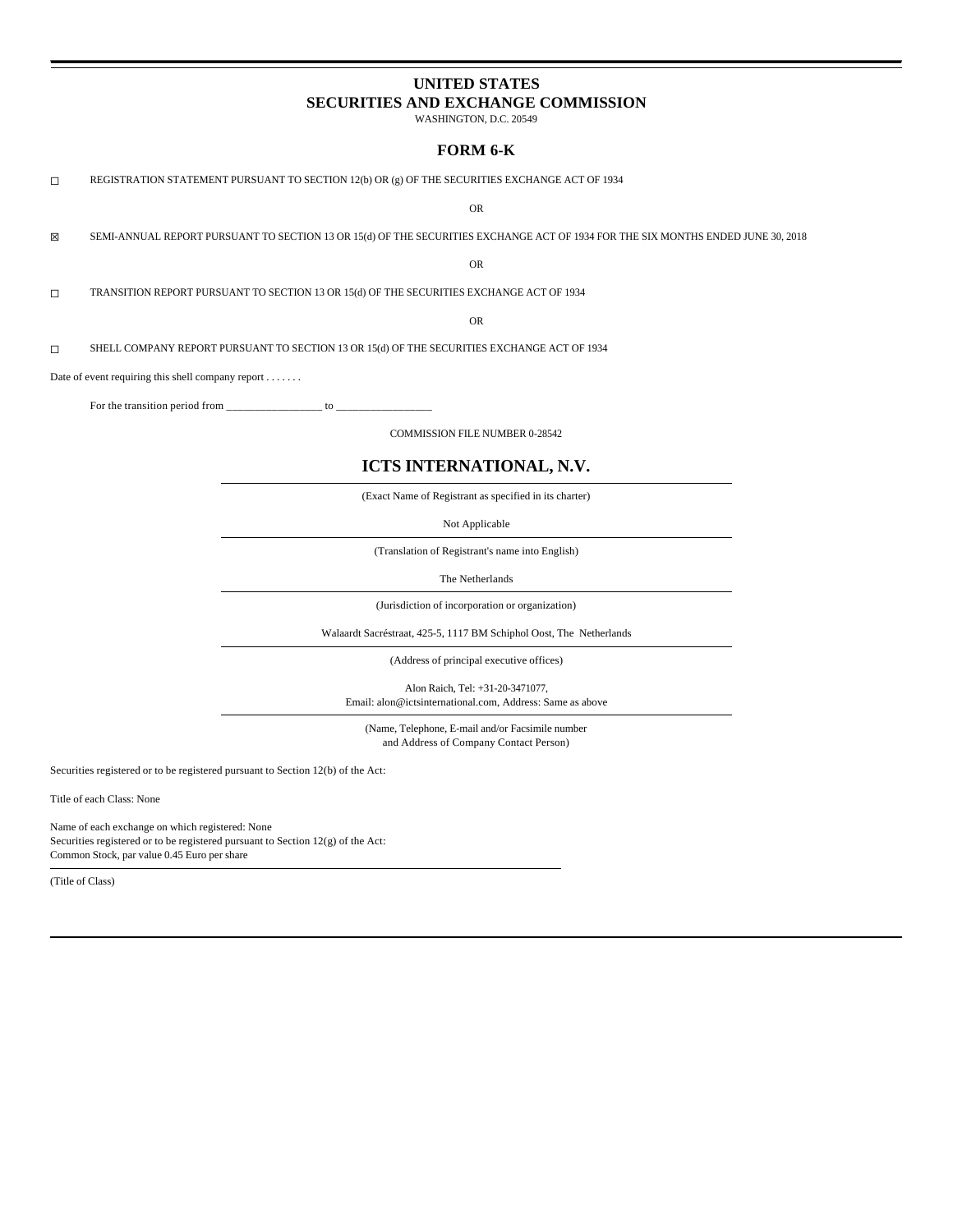## Securities for which there is a reporting obligation pursuant to Section 15(d) of the Act:

None

(Title of Class)

Indicate the number of outstanding shares of each of the issuer's classes of capital or common stock as of the close of the period covered by the annual report: 24,350,000.

Indicate by check mark if the registrant is a well-known seasoned issuer, as defined in Rule 405 of the Securities Act.

 $YFS \Box$  NO  $\boxtimes$ 

If this report is an annual or transition report, indicate by check mark if the registrant is not required to file reports pursuant to Section 13 or 15(d) of the Securities Exchange Act of 1934.

 $YES \Box$  NO  $\boxtimes$ 

Note - Checking the box above will not relieve any registrant required to file reports pursuant to Section 13 or 15(d) of the Securities Exchange Act of 1934 from their obligations under those sections.

Indicate by check mark whether the registrant (1) has filed all reports required to be filed by Section 13 or 15(d) of the Securities Exchange Act of 1934 during the preceding 12 months (or for such shorter period that the registrant was required to file such reports), and (2) has been subject to such filing requirements for the past 90 days.

YES  $\boxtimes$  NO  $\Box$ 

Indicate by check mark whether the registrant has submitted electronically and posted on its corporate Website, if any, every Interactive Data File required to be submitted and posted pursuant to Rule 405 of Regulation S-T during the preceding 12 months (or for such shorter period that the registrant was required to submit and post such files).

Indicate by check mark whether the registrant is a large accelerated filer, am accelerated filer, or a non-accelerated filer. See definition of "accelerated filer and large accelerated filer" in Rule 12b-2 of the Exchange Act. (Check one):

YES  $\boxtimes$  NO  $\Box$ 

| Large accelerated filer $\Box$                                                                                                                                | Accelerated filer $\Box$                                                                                        | Non-accelerated filer $\boxtimes$ |  |  |
|---------------------------------------------------------------------------------------------------------------------------------------------------------------|-----------------------------------------------------------------------------------------------------------------|-----------------------------------|--|--|
| Indicate by check mark which basis of accounting the registrant has used to prepare the financial statements included in this filing:                         |                                                                                                                 |                                   |  |  |
| U.S. GAAP $\boxtimes$                                                                                                                                         | International Financial Reporting Standards as issued<br>by the International Accounting Standards Board $\Box$ | Other $\square$                   |  |  |
| If "Other" has been checked in response to the previous question, indicate by check mark which financial statement item the registrant has elected to follow. |                                                                                                                 |                                   |  |  |
|                                                                                                                                                               | Item 17 $\Box$<br>Item 18 $\Box$                                                                                |                                   |  |  |

If this is an annual report, indicate by check mark whether the registrant is a shell company (as defined in Rule 12b-2 of the Exchange Act).

 $YES \Box$  NO  $\Box$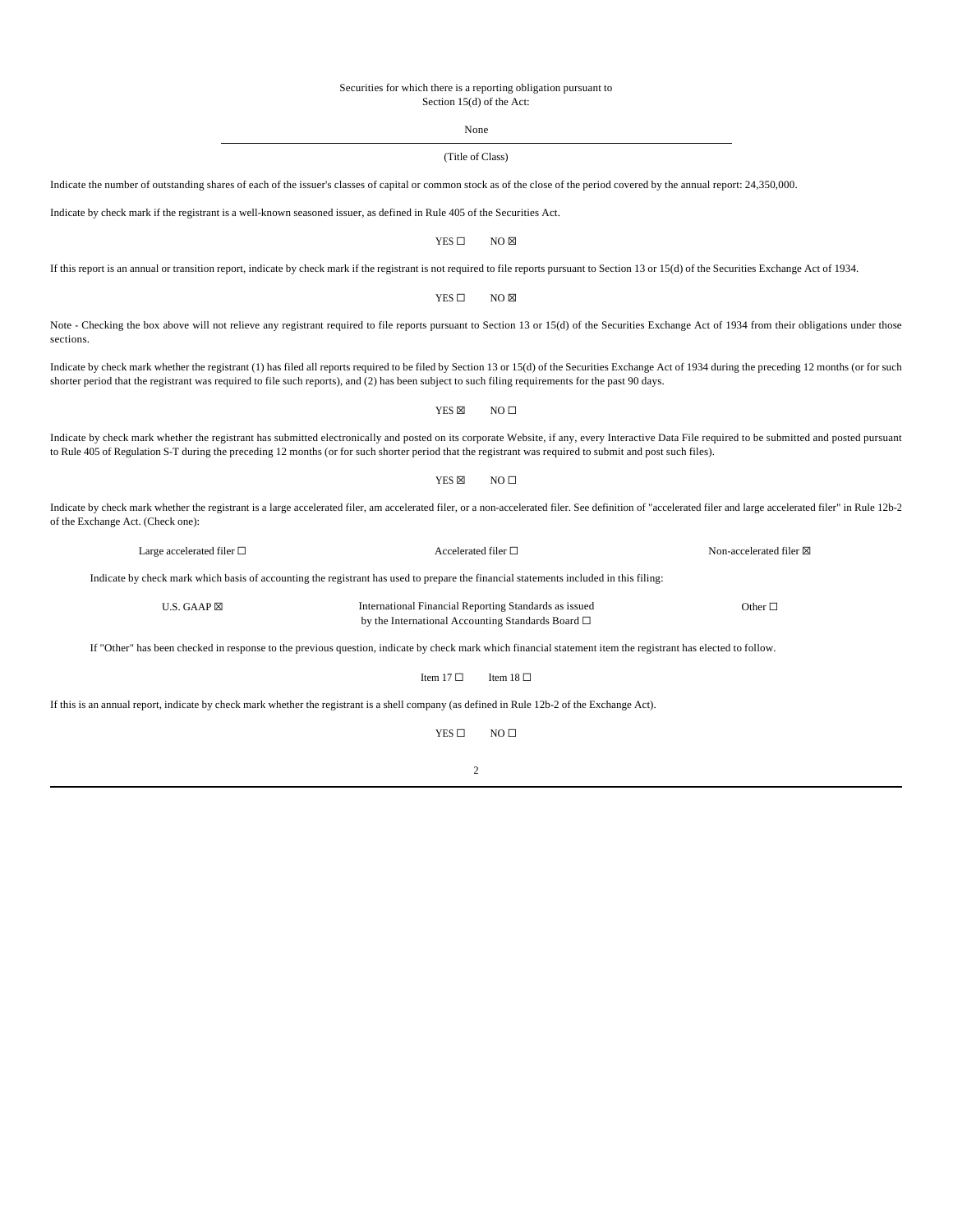#### **ICTS INTERNATIONAL N.V AND SUBSIDIARIES**

**CONSOLIDATED BALANCE SHEETS**

(US \$ in thousands, except share data) (Unaudited)

|                                                                             |              | June 30,<br>2018     |               | December 31,<br>2017 |
|-----------------------------------------------------------------------------|--------------|----------------------|---------------|----------------------|
|                                                                             |              | (US \$ in thousands) |               |                      |
| <b>ASSETS</b>                                                               |              |                      |               |                      |
| <b>CURRENT ASSETS:</b>                                                      |              |                      |               |                      |
| Cash and cash equivalents                                                   | $\mathsf{s}$ | 6,793                | $\mathsf{\$}$ | 9,073                |
| Restricted cash                                                             |              | 3,856                |               | 4,432                |
| Accounts receivable, net                                                    |              | 48.778               |               | 45,343               |
| Prepaid expenses and other current assets                                   |              | 3,210                |               | 2,853                |
| Current assets from discontinued operations                                 |              |                      |               | 281                  |
| Total current assets                                                        |              | 62,637               |               | 61,982               |
|                                                                             |              |                      |               |                      |
| Deferred tax assets, net                                                    |              | 226                  |               | 349                  |
| Investments                                                                 |              | 3,500                |               | 3,500                |
| Property and equipment, net                                                 |              | 3,066                |               | 3,205                |
| Non current assets from discontinued operations                             |              |                      |               | 25                   |
| Goodwill                                                                    |              | 926                  |               | 1,044                |
| Other assets                                                                |              | 769                  |               | 658                  |
| Total assets                                                                | \$           | 71,124               | \$            | 70.763               |
|                                                                             |              |                      |               |                      |
| <b>LIABILITIES AND SHAREHOLDERS' DEFICIT</b>                                |              |                      |               |                      |
| <b>CURRENT LIABILITIES:</b>                                                 |              |                      |               |                      |
| Notes payable - banks                                                       | \$           | 16,260               | \$            | 10,015               |
| Accounts payable                                                            |              | 5,333                |               | 5,459                |
| Accrued expenses and other current liabilities                              |              | 29,479               |               | 30,708               |
| Income tax payable                                                          |              | 3,093                |               | 3,144                |
| Value added tax (VAT) payable                                               |              | 7,455                |               | 7,223                |
| Loan payable                                                                |              |                      |               | 1,198                |
| Loan payable to related party, including accrued interest                   |              | 849                  |               | 1,409                |
| Current liabilities from discontinued operations                            |              |                      |               | 41                   |
| Total current liabilities                                                   | \$           | 62,469               | \$            | 59,197               |
|                                                                             |              |                      |               |                      |
| Convertible notes payable to a related party, including accrued interest    |              | 34,718               |               | 37,589               |
| Other liabilities                                                           |              | 143                  |               | 719                  |
| <b>Total liabilities</b>                                                    | \$           | 97,330               | \$            | 97.505               |
| <b>SHAREHOLDERS' DEFICIT:</b>                                               |              |                      |               |                      |
| Common stock, 0.45 Euro par value;                                          |              |                      |               |                      |
| 33, 333, 334 shares authorized as of June 30, 2018 and December 31, 2017;   |              |                      |               |                      |
| 24,350,000 and 21,000,000 shares issued and outstanding as of June 30, 2018 |              |                      |               |                      |
| and December 31, 2017, respectively                                         |              | 12.507               |               | 10,655               |
| Additional paid-in capital                                                  |              | 23,486               |               | 23,128               |
| Accumulated deficit                                                         |              | (55, 399)            |               | (53, 734)            |
| Accumulated other comprehensive loss                                        |              | (6,800)              |               | (6,914)              |
| Non controlling interest in subsidiaries                                    |              | ÷,                   |               | 123                  |
| Total shareholders' deficit                                                 |              | (26, 206)            |               | (26, 742)            |
|                                                                             |              |                      |               |                      |
| Total liabilities and shareholders' deficit                                 | \$           | 71,124               | \$            | 70,763               |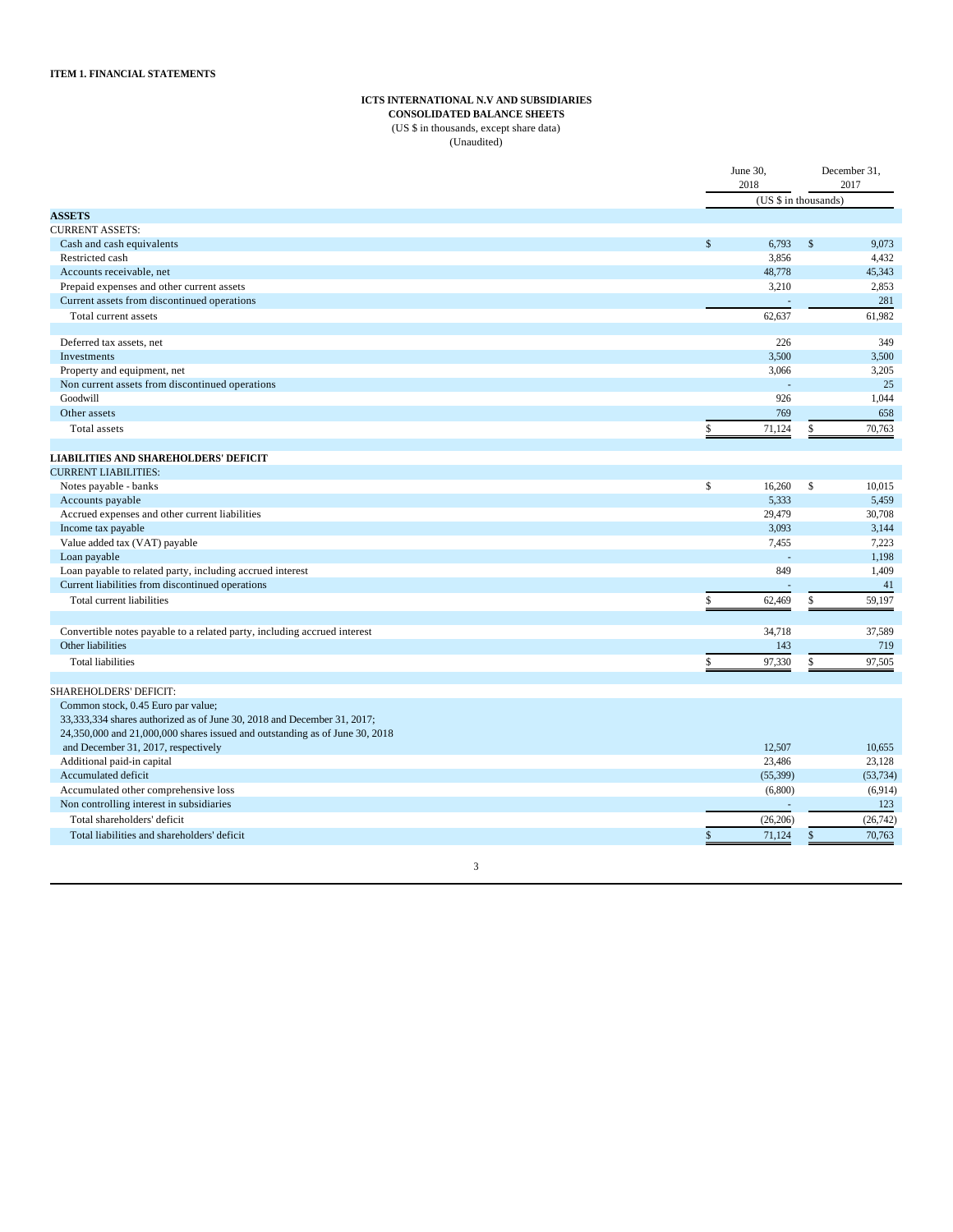# **CONSOLIDATED STATEMENTS OF OPERATIONS AND COMPREHENSIVE LOSS**

(US \$ in thousands, except share and per share data)

(Unaudited)

|                                               | Six months ended | Six months ended         |  |
|-----------------------------------------------|------------------|--------------------------|--|
|                                               | June 30, 2018    | June 30, 2017            |  |
| Revenue                                       | 168,812          |                          |  |
|                                               | \$               | $\mathsf{\$}$<br>134,646 |  |
| Cost of revenue                               | 149,895          | 115,811                  |  |
| <b>GROSS PROFIT</b>                           | 18,917           | 18,835                   |  |
| Operating expenses:                           |                  |                          |  |
| Research and development                      | 2,134            | 1,422                    |  |
| Selling, general and administrative           | 15,963           | 11,761                   |  |
| Total operating expenses                      | 18,097           | 13,183                   |  |
| <b>OPERATING PROFIT</b>                       | 820              | 5,652                    |  |
| Other expense, net                            | (1,572)          | (3,506)                  |  |
| PROFIT (LOSS) BEFORE INCOME TAX EXPENSE       | (752)            | 2,146                    |  |
| Income tax expense                            | 779              | 944                      |  |
| PROFIT (LOSS) FROM CONTINUING OPERATIONS      | (1,531)          | 1,202                    |  |
| Loss from discontinued operations             | 134              | 48                       |  |
| NET PROFIT (LOSS)                             | \$<br>(1,665)    | \$<br>1,154              |  |
|                                               |                  |                          |  |
| PROFIT (LOSS) PER SHARE - BASIC AND DILUTED   |                  |                          |  |
| Net profit (loss)                             | \$<br>(0.07)     | \$<br>0.05               |  |
| Weighted average number of shares outstanding | 22,388,122       | 21,000,000               |  |
| <b>COMPREHENSIVE PROFIT (LOSS)</b>            |                  |                          |  |
| Net profit (loss)                             | \$<br>(1,665)    | \$<br>1,154              |  |
| <b>Translation adjustment</b>                 | 114              | 608                      |  |
| Comprehensive profit (loss)                   | \$<br>(1, 551)   | \$<br>1,762              |  |
| 4                                             |                  |                          |  |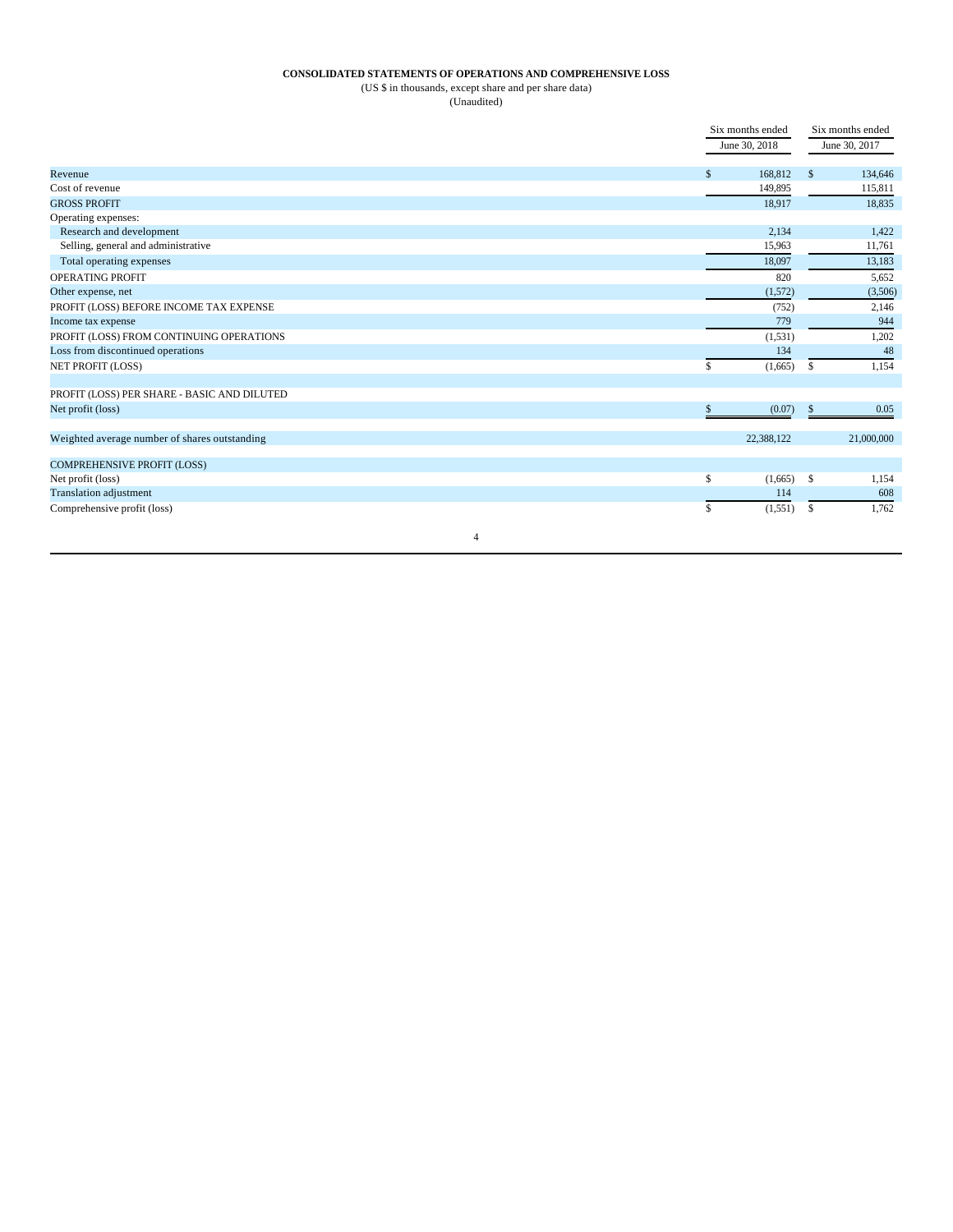# **ICTS INTERNATIONAL N.V AND SUBSIDIARIES CONSOLIDATED STATEMENTS OF SHAREHOLDERS' DEFICIT** (US \$ in thousands, except share and per share data)

(Unaudited)

| $\overline{Q}$ inductively |  |
|----------------------------|--|
|                            |  |
|                            |  |

|                                          |                          |                          | Additional |                          | Accumulated<br>Other     | Non                      | Total         |
|------------------------------------------|--------------------------|--------------------------|------------|--------------------------|--------------------------|--------------------------|---------------|
|                                          | Common Stock             |                          | Paid-In    | Accumulated              | Comprehensive            | Contriolling             | Shareholders' |
|                                          | <b>Shares</b>            | Amount                   | Capital    | Deficit                  | Loss                     | Interest                 | Deficit       |
| BALANCE AT DECEMBER 31, 2016             | 21,000,000               | 10,655                   | 23,128     | (59, 554)                | (7, 859)                 | 153                      | (33, 477)     |
| Net profit                               | ٠                        | ٠                        | ٠          | 1,154                    |                          |                          | 1,154         |
| <b>Translation adjustment</b>            | ۰.                       | $\overline{\phantom{a}}$ | ٠          |                          | 608                      | $\overline{\phantom{a}}$ | 608           |
| <b>BALANCE AT JUNE 30, 2017</b>          | 21,000,000               | 10,655                   | 23,128     | (58, 400)                | (7,251)                  | 153                      | (31,715)      |
| Net profit                               | $\overline{\phantom{a}}$ | $\overline{\phantom{a}}$ | ٠          | 4,666                    | $\overline{\phantom{a}}$ | (50)                     | 4,616         |
| <b>Translation adjustment</b>            |                          |                          |            |                          | 337                      | 20                       | 357           |
| <b>BALANCE AT DECEMBER 31, 2017</b>      | 21,000,000               | 10,655                   | 23,128     | (53, 734)                | (6,914)                  | 123                      | (26, 742)     |
| Issuance of common stock                 | 3,350,000                | 1,852                    | 358        | ×                        |                          |                          | 2,210         |
| Non controlling interest in subsidiaries | $\overline{\phantom{a}}$ | $\overline{\phantom{a}}$ | ٠          | ٠                        |                          | (123)                    | (123)         |
| Net loss                                 | ٠                        | $\overline{a}$           | ۰          | (1,665)                  | $\overline{\phantom{a}}$ |                          | (1,665)       |
| <b>Translation adjustment</b>            | $\overline{\phantom{a}}$ | ٠                        | ٠          | $\overline{\phantom{a}}$ | 114                      | $\sim$                   | 114           |
| <b>BALANCE AT JUNE 30, 2018</b>          | 24,350,000               | 12,507                   | 23,486     | (55, 399)                | (6,800)                  |                          | (26, 206)     |
|                                          |                          |                          | 5          |                          |                          |                          |               |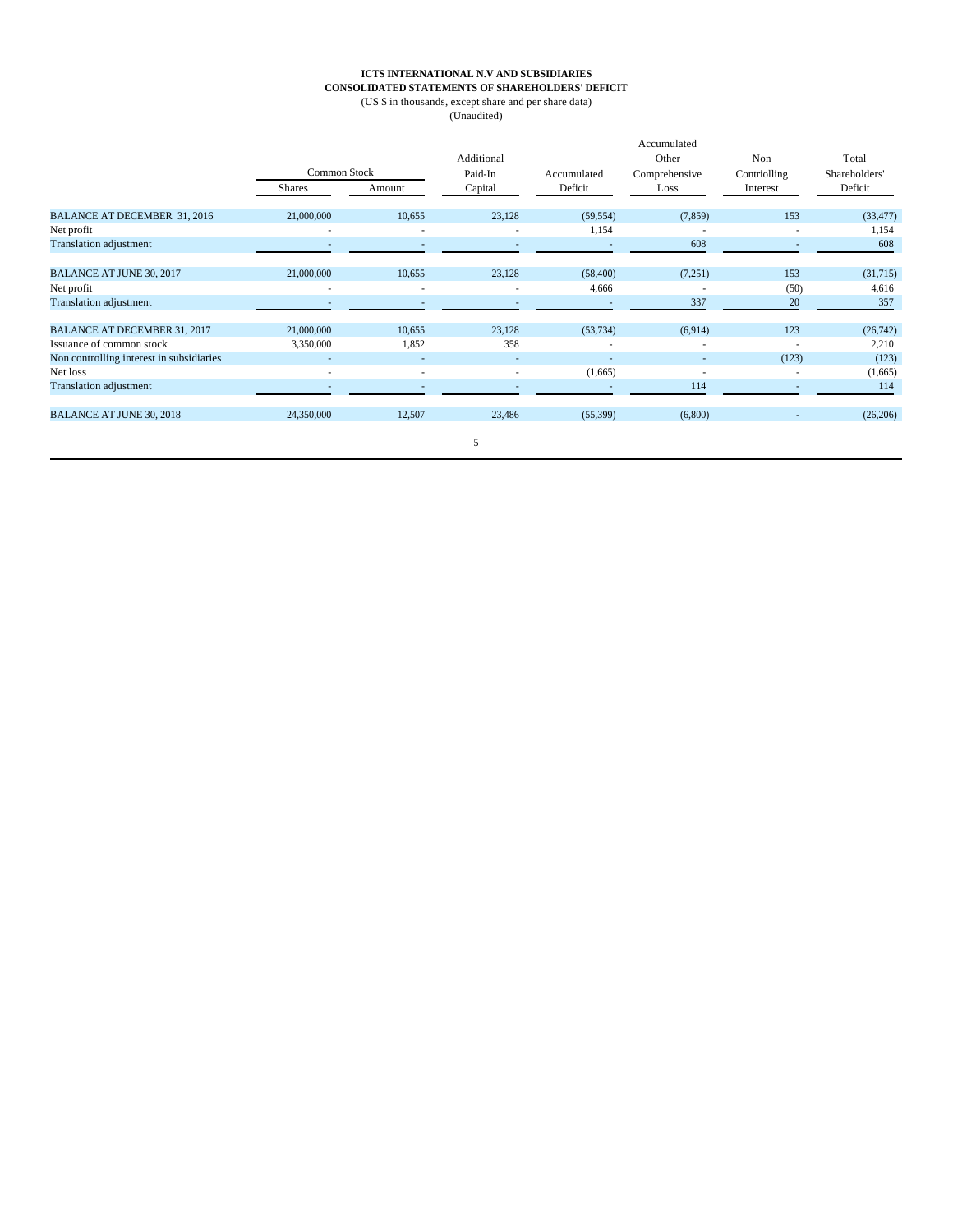#### **NOTE 1 - BASIS OF PRESENTATION**

#### *Generala*

The accompanying condensed unaudited consolidated financial statements for the six months ended June 30, 2018 have been prepared by the Company, in accordance with accounting principles generally accepted in the United States of America ("US GAAP") for financial information. These financial statements reflect all adjustments, consisting of normal recurring adjustments and accruals, which are, in the opinion of management, necessary for a fair presentation of the financial position of the Company as of June 30, 2018 and the results of operations for the six months then ended. Accordingly, certain information and footnote disclosures normally included in annual financial statements prepared in accordance with US GAAP have been condensed or omitted. The results of operations presented are not necessarily indicative of the results to be expected for future quarters or for the year ending December 31, 2018.

The following discussion and analysis should be read in conjunction with the financial statements, related notes and other information included in this report and with the Risk Factors included in Part 1 Item 3 in our Annual Report on Form 20-F for the year ended December 31, 2017, filed with the SEC.

This Report contains statements that may constitute "forward-looking statements". Generally, forward-looking statements include words or phrases such as "anticipates," "believes," "estimates," "expects," "intends," "plans," "projects," "could," "may," "might," "should," "will", the negative of such terms, and words and phrases of similar import. Such statements are based on management's current expectations and are subject to a number of risks and uncertainties. These risks and uncertainties could cause our actual results to differ materially from those described in the forward-looking statements. Any forward-looking statement represents our expectations or forecasts only as of the date it was made and should not be relied upon as representing its expectations or forecasts as of any subsequent date. Except as required by law, we undertake no obligation to correct or update any forward-looking statement, whether as a result of new information, future events or otherwise, even if our expectations or forecasts change.

#### **Reclassification**

Certain amounts have been reclassified in prior years balance sheets and statements of operations to conform with current period presentation.

# **NOTE 2 - ORGANIZATION**

#### *Description of Business*

ICTS International N.V. ("ICTS") was established by the Department of Justice in Amstelveen, Netherlands on October 9, 1992. ICTS and subsidiaries (collectively referred to as, the "Company" or "ICTS") operates in three reportable segments: (a) Corporate (b) Airport security and other aviation services and (c) Technology. The corporate segment does not generate revenue and contains primarily non-operational expenses.

The airport security and other aviation services segment provide security and other services to airlines and airport authorities, predominantly in Europe and the United States of America.

The technology segment is predominantly involved in the development and sale of authentication and identity security software to customers, predominantly in the Unites States of America and Europe.

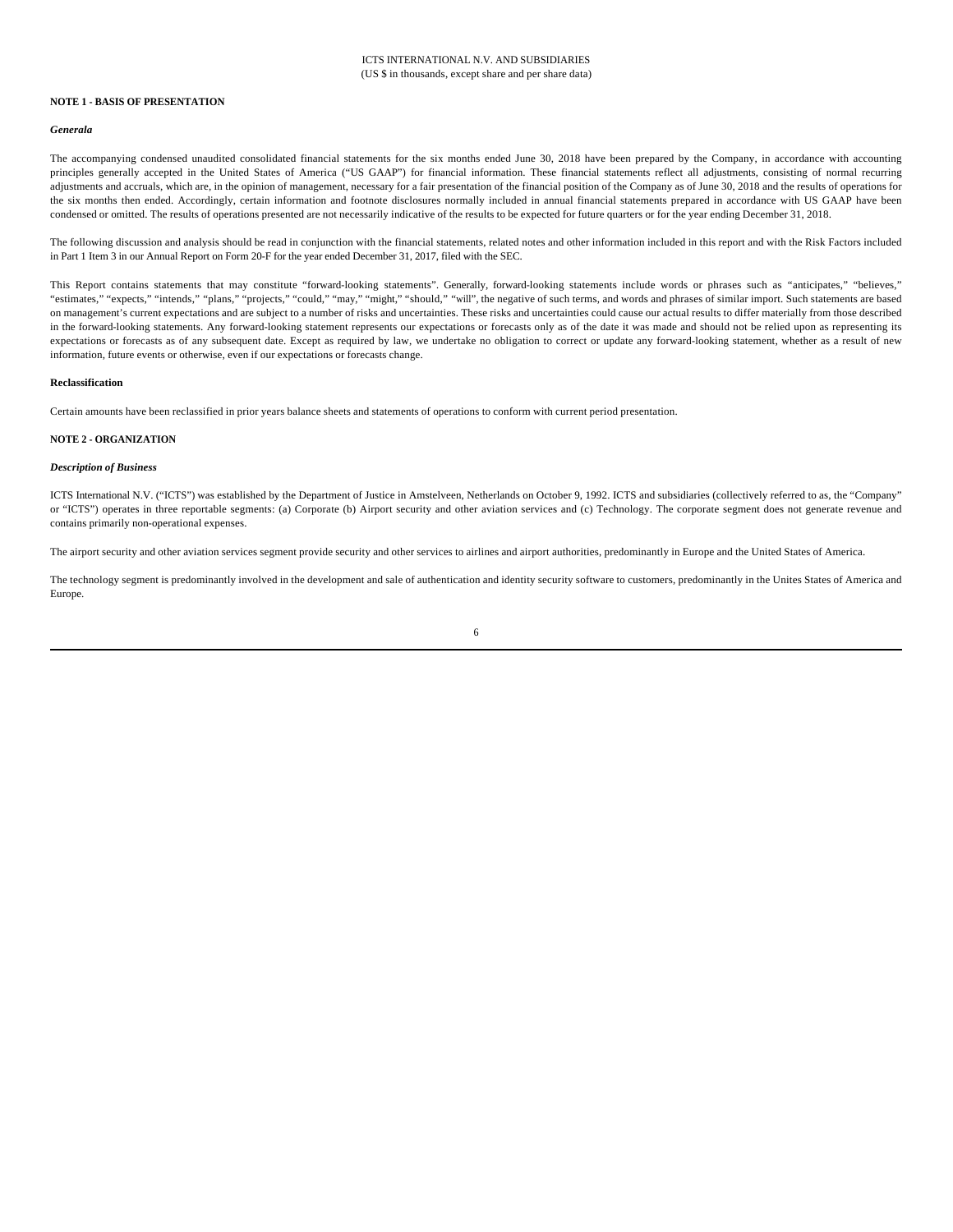## **NOTE 2 – ORGANIZATION (CONTINUED)**

#### *Financial Condition*

As of June 30, 2018 and December 31, 2017, the Company has a positive working capital of \$168 and 2,785, respectively. During the periods ended June 30, 2018 and 2017, the Company incurred net profit (loss) of \$(1,665) and \$1,154 respectively.

Management believes that the Company's operating cash flows and third party financing activities will provide it with sufficient funds to meet its obligations and execute its business plan for the next twelve months. However, there are no assurances that management's plans to generate sufficient cash flows from operations and obtain additional financing from third parties will be successful.

The accompanying consolidated financial statements do not include any adjustments relating to the recoverability and classification of asset carrying amounts or the amount and classification of liabilities that might result should the Company be unable to continue as a going concern.

## **NOTE 3 – BUSSINESS COMBINATION**

Harsec A/S

On July 19, 2017, the Company acquired 100% of the outstanding shares of Harsec A/S ("Harsec") in Denmark. Harsec provides cargo security services in the Danish airports and is serving international parcel companies. Consideration of the acquisition for the shares was 10 million Danish Krone ("DKK") (\$1,579 as of the purchase date) in cash of which 90% was paid upon the signing of the purchase contract and 10% paid three months after that. The acquisition was done in order to expend our services to the Danish market.

The acquisition was accounted for as a purchase and accordingly a purchase price was allocated to the assets acquired and liabilities assumed at their fair values.

The following represents the allocation of the purchase price as of the purchase rate in DKK and the translation to United States Dollars as of the purchase date:

|                                       | <b>DKK</b> | U.S. Dollars |
|---------------------------------------|------------|--------------|
| Cash                                  | 3,161      | 499          |
| Accounts receivable                   | 3,219      | 508          |
| Other receivables                     | 124        | 20           |
| Fixed assets                          | 665        | 105          |
| Goodwill                              | 4,478      | 707          |
| Total identifiable assets acquired    | 11,647     | 1,839        |
|                                       |            |              |
| Accounts payable and accrued expenses | 1,647      | 260          |
| Total liabilities assumed             | 1,647      | 260          |
|                                       | 10,000     | 1,579        |
|                                       |            |              |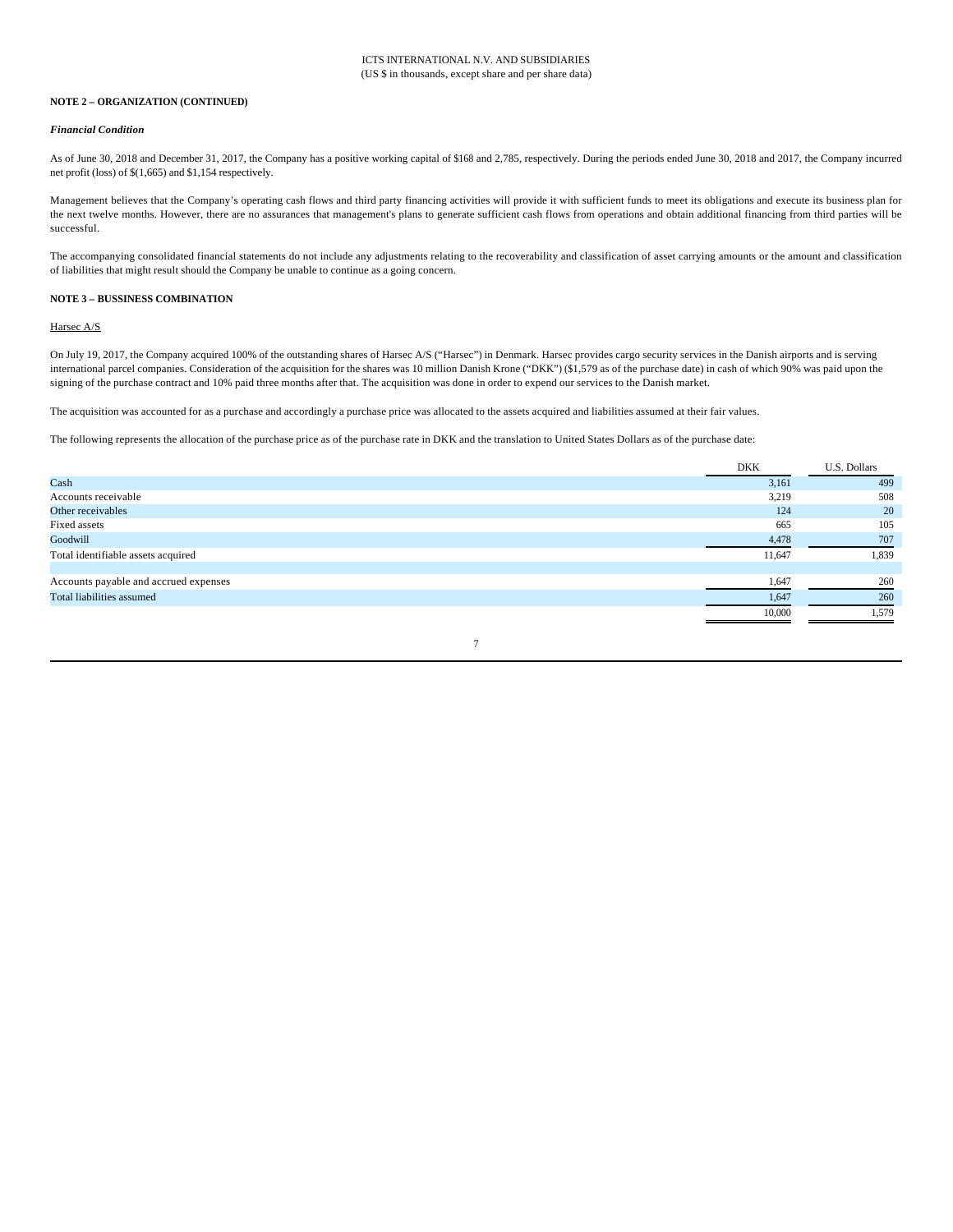## **NOTE 3 – BUSSINESS COMBINATION (CONTINUED)**

#### Abydos Consultores de Sistemas S.L.U.

In February 2018, the Company acquired 100% of the outstanding shares of Abydos Consultores de Sistemas S.L.U., a Spanish company. Consideration of the acquisition was 183 euros (\$218 as of the purchase date). The acquisition was done in order to expand the services the Company provides in Spain.

The acquisition was accounted for as a purchase and accordingly a purchase price was allocated to the assets acquired and liabilities assumed at their fair values.

The following represents the allocation of the purchase price as of the purchase date in Euros and the translation to United States Dollars as of the purchase date:

|                                                | <b>EUR</b> | U.S. Dollars |
|------------------------------------------------|------------|--------------|
| Cash                                           | 29         | 36           |
| Accounts receivable                            | 142        | 175          |
| <b>Fixed assets</b>                            | 88         | 108          |
| Other assets                                   |            | 14           |
| Goodwill                                       | 188        | 232          |
| Total identifiable assets acquired             | 458        | 565          |
|                                                |            |              |
| Notes payables-banks                           | 11         | 14           |
| Accounts payable                               | 19         | 23           |
| Accrued expenses and other current liabilities | 126        | 155          |
| Other liabilities                              | 119        | 147          |
| Total liabilities assumed                      | 275        | 339          |
|                                                | 183        | 226          |

# **NOTE 4 – DISCONTINUED OPERATIONS**

Easyserve Ltd.

On December 7, 2016, the Company acquired 51% of the outstanding shares of Easyserve Ltd ("New Subsidiary") in Cyprus together with third party, which holds the additional 49% of the New Subsidiary. Consideration of the acquisition for the 100% shares included €300 (\$349 as of June 30, 2018) in cash upon the signing of the purchase contract.

The Company with its New Subsidiary participated in a tender for services in Cyprus, according to the contract terms. Upon winning the tender, the Company will pay additional €100 (\$116 as of June 30, 2018). In addition, the purchase price will include a maximum of €300 (\$349 as of June 30, 2018) out of the net profits of the New Subsidiary, which relate to the business of the New Subsidiary as it is presently carried out and which does not relate to the business resulting from the award of the tender or any other new business.

In the event that the New Subsidiary is not successful with the tender, then the seller will repay to the Company the payments made by the Company, in return the Company will transfer the shares back to the seller.

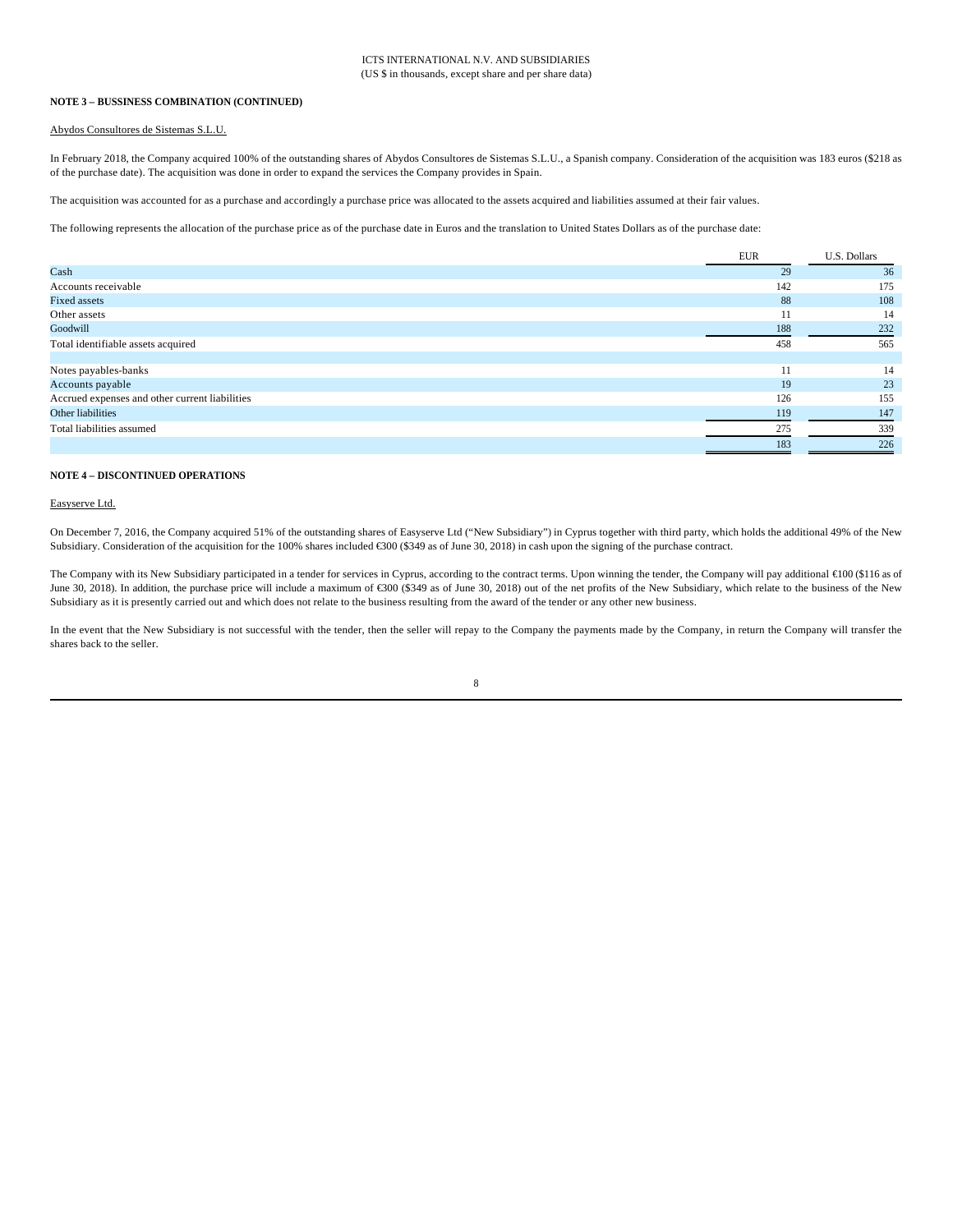## **NOTE 4 – DISCONTINUED OPERATIONS (CONTINUED)**

During the year ended December 31, 2017, the Company committed to a plan to cease the aviation security operations of its subsidiary in Cyprus, as the Company was not successful with the tender. The Company reached an agreement with the seller during 2018, that the shares will be transferred back to the seller and the seller will pay back to the Company an amount of €150 (\$175 as of June 30, 2018) in two installments during 2020 and 2021.

Current assets from discontinued operations as of June 30, 2018 and December 31, 2017 were \$0 and \$281, respectively and Non current assets from discontinued operations as of June 30, 2018 and December 31, 2017 were \$0 and \$25, respectively. Current liabilities from discontinued operations as of June 30, 2018 and December 31, 2017 were \$0 and \$41, respectively. As of June 30, 2018 and December 31, 2017 the Company presented in its equity \$0 and \$123, respectively, as non- controlling interest in subsidiaries regarding its investment in Cyprus.

The Company's statement of operations from the above discontinued operations for the six months ended June 30, 2018 and 2017 showed a loss of \$134 and \$48, respectively.

#### **NOTE 5 - INVESTMENTS**

The Company follows Topic 820, "Fair Value Measurement", of FASB ASC. Topic 820 defines fair value, establishes a framework for measuring fair value and expands disclosures about fair value measurements. Topic 820 defines fair value as the price that would be received to sell an asset or paid to transfer a liability in an orderly transaction between market participants at the measurement date. The fair value should be based on assumptions that market participants would use.

In determining the fair value, the Company assesses the inputs used to measure fair value using a three-tier hierarchy, as follows:

In determining the fair value, the Company assesses the inputs used to measure fair value using a three-tier hierarchy, as follows:

- Level 1 Inputs to the valuation methodology are unadjusted quoted prices for identical assets or liabilities in active markets that the Companies have the ability to access at the measurement date.
- Level 2 Inputs to the valuation methodology include:
	- Quoted prices for similar assets or liabilities in active markets; Quoted prices for identical or similar assets or liabilities in inactive markets; Inputs other than quoted prices that are observable for the asset or liability; Inputs that are derived principally from or corroborated by observable market data by correlation or other means.

If the asset or liability has a specified (contractual) term, the Level 2 input must be observable for substantially the full term of the asset or liability.

Level 3 - Inputs to the valuation methodology are unobservable and significant to the fair value measurement.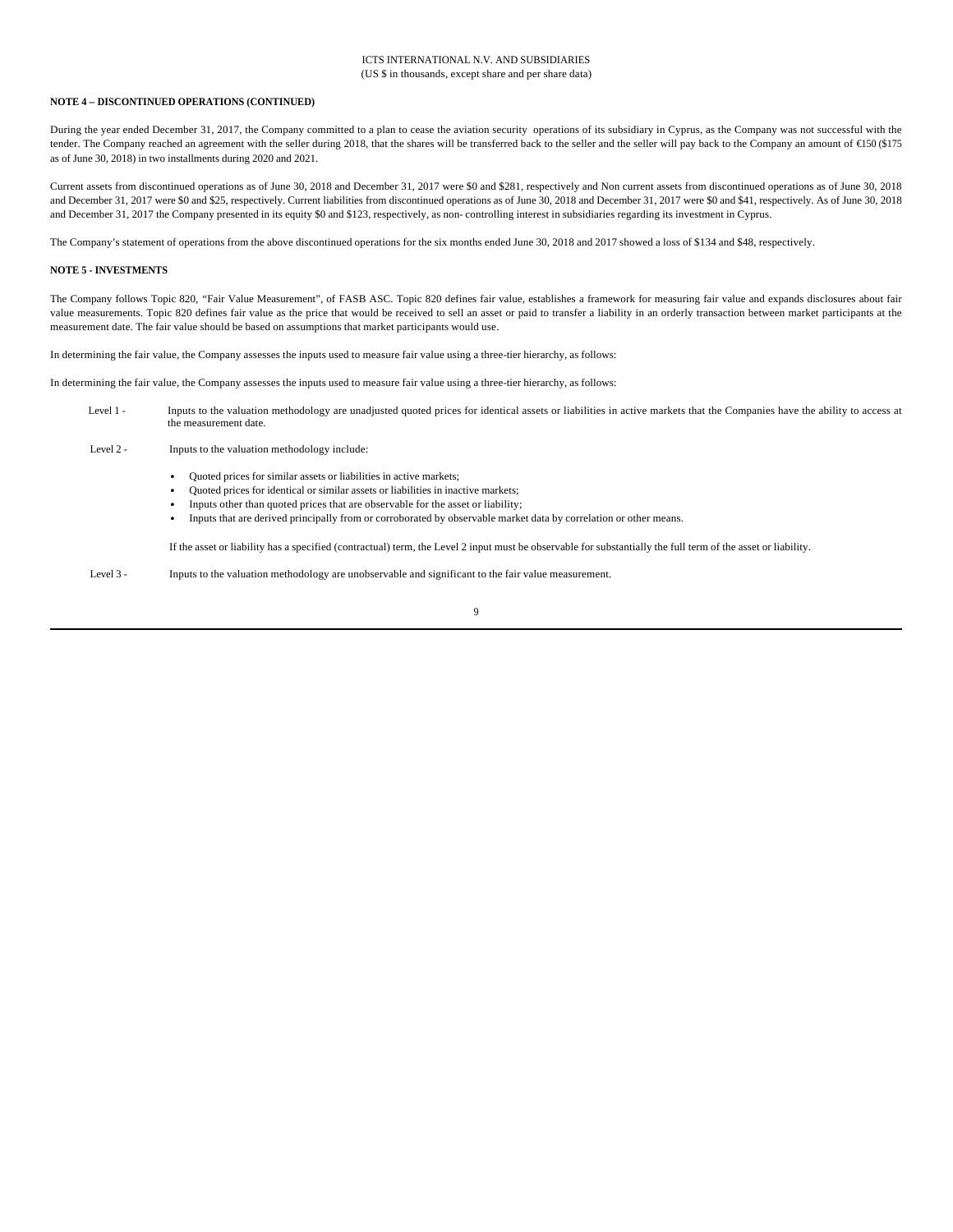# **NOTE 5 – INVESTMENTS (CONTINUED)**

The Company accounts for investments in the equity securities of companies which represent an ownership interest of 20% to 50% and the ability to exercise significant influence, provided that ability does not represent control, using the equity method. The equity method requires the Company to recognize its share of the net income (loss) of its investees in the consolidated statement of operations until the carrying value of the investment is zero.

#### **Artemis Therapeutics, Inc.**

As of June 30, 2018, the Company owns 198,311 shares or 3.8% of the outstanding common stock of Artemis Therapeutics, Inc ("ATMS").

Investment in ATMS is valued using level 1 inputs, however, the Company has determined that value of the investment is impaired. The Company suspended its use of the equity method to accounting for this investment in 2007 after its investment balance was reduced to zero.

As of June 30, 2018 and December 31, 2017, the Company's share of the underlying net assets of ATMS exceeds the Company's carrying value of its investment in ATMS (\$0 at June 30, 2018 and December 31, 2017) by \$0 and \$(4), respectively. The market value of the Company's investment in ATMS as of June 30, 2018 and December 31, 2017 is \$206 and \$317 respectively.

The Company evaluated the stock price of ATMS but as the amount of shares that are being traded is low, ATMS still does not have any revenue, it continues lossing and it has shareholders deficit, the Company determined that the value of the investment is impaired and accordingly, valued the investment at zero as of June 30, 2018.

#### **White Line B.V.**

In March 2017 the Company invested an amount of \$2,000 for 7% of White Line B.V., a limited company incorporated in the Netherlands. White Line is a holding and finance company. In October 2017, the Company invested an additional amount of \$1,500 for additional 5% of the company.

Because White Line B.V. is a private, closely-held company, there is no active market for this investment. Therefore, the Company accounts for this investment under the cost method.

Should the value of this investment decrease, a company related to the main shareholder has guaranteed to repurchase this full investment at a minimum amount of \$3,500. The guaranty is effective after three years of the date of purchase and terminates after five years.

#### **NOTE 6 – NOTES PAYABLE – BANKS**

# **United States**

The Company was a party to a credit facility with a commercial lender, which provided it with up to \$8,500 in borrowings subject to a borrowing base limitation. The borrowing base limitation was equivalent to: (i) 85% of eligible accounts receivable, as defined, plus (ii) 75% of eligible unbilled receivables, as defined, plus (iii) 95% of a \$1,000 standby letter of credit that was provided to the lender by an entity related to the Company's main shareholder. Borrowings under the credit facility were secured by the Company's accounts receivable, unbilled receivables, equipment, cash and the \$1,000 letter of credit that was provided to the lender by an entity related to the Company's main shareholder.

In December 2017, the Company amended the credit facility agreement to reduce the amount of the letter of credit provided as security to the lender by an entity related to the Company's main shareholder, from \$1,000 to \$700. In April 2018, the letter of credit was reduced to \$500.

As of June 30, 2018 and December 31, 2017, the company was in compliance with all required debt covenants.

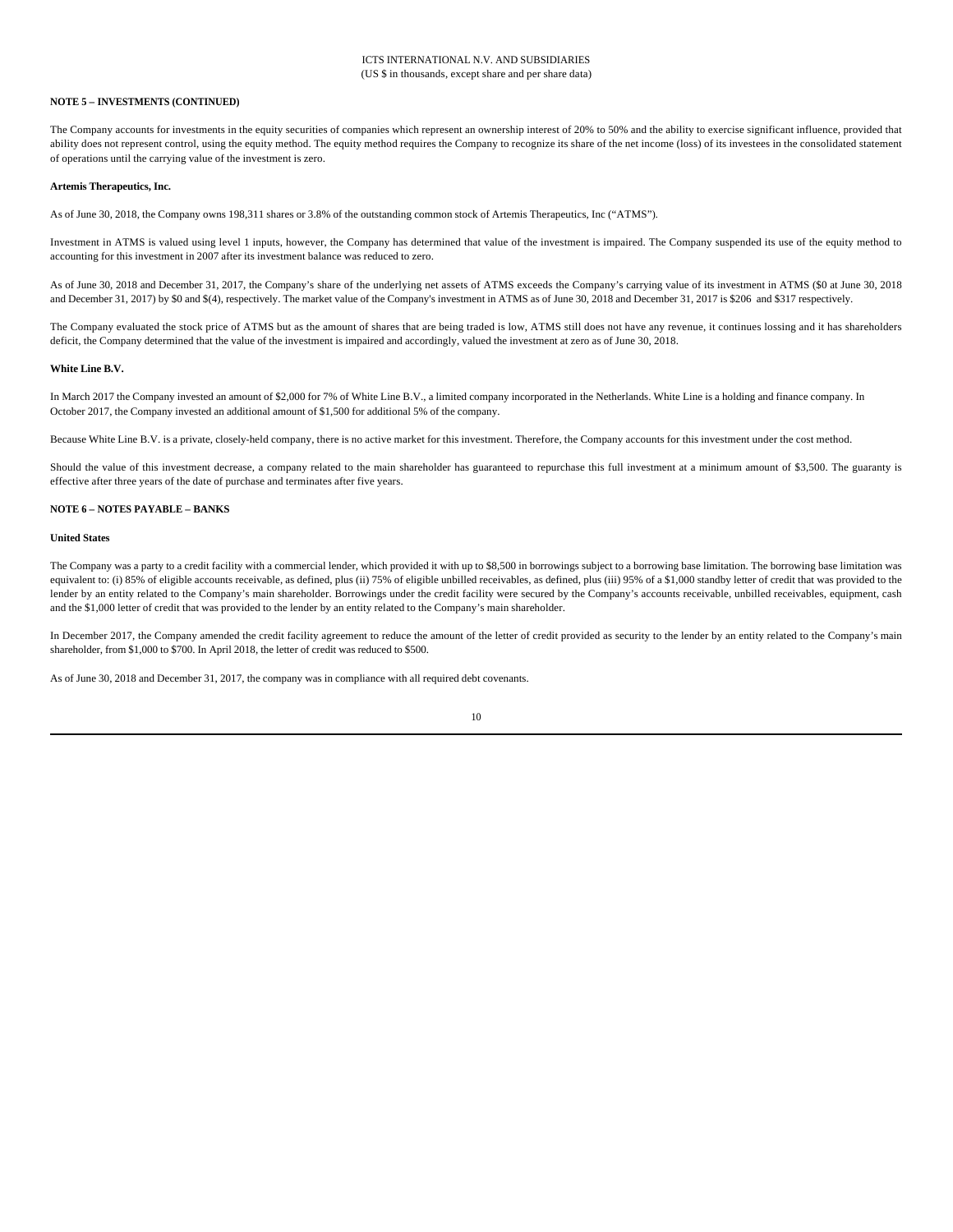## ICTS INTERNATIONAL N.V. AND SUBSIDIARIES (US \$ in thousands, except share and per share data)

## **NOTE 6 – NOTES PAYABLE – BANKS (CONTINUED)**

In October 2018, the Company amended the credit facility agreement to increase the borrowing amount up tp \$10,000. The expiration date of the credit facility agreement is October 2021.

Borrowings made under the credit facility bear interest, which is payable monthly, at LIBOR (subject to a floor of 1.375%) plus 4.25% per annum (6.34% as of June 30, 2018).

The Company evaluated the terms of the amendments and concluded that they do not constitute substantive modification.

#### **Europe**

In January 2016, the Company replaced it's line of credit arrangement with the same commercial bank, to provide it with up to €10,000 (\$11,644 as of June 30, 2018) in borrowings until further notice. Borrowings under the line of credit bear interest at one month EURIBOR plus 3.5% with a minimum of 3.25% per annum (3.35% as of June 30, 2018).

The Company is also subject to an unused line fee of 0.75% per annum, which is payable quarterly. The line of credit is secured by accounts receivable of four of the Company's European subsidiaries and tangible fixed assets of three of the Company's European subsidiaries. The line of credit cannot exceed 80% of the borrowing base. In December 2016, the Company and the same commercial bank agreed under the same terms and conditions to raise the existing line of credit to €12,000 (\$13,973 as of June 30, 2018). As of June 30, 2018 the Company had €7,484 (\$8,714 as of June 30, 2018) in outstanding borrowings under the line of credit arrangement.

In addition to the line of credit arrangement, a guarantee facility of  $\mathcal{Q}$ ,500 (\$2,911 as of June 30, 2018) is provided to the Company by the same commercial bank. As of June 30, 2018 the Company had €2,074 (\$2,415 as of June 30, 2018) of outstanding guarantees under the guarantee facility.

The Company evaluated the terms of the amendments and concluded that they do not constitute a substantive modification.

## **NOTE 7 - ACCRUED EXPENSES AND OTHER CURRENT LIABILITIES**

Accrued expenses and other current liabilities are as follows:

|                                                      | June 30, | December 31, |
|------------------------------------------------------|----------|--------------|
|                                                      | 2018     | 2017         |
| Accrued payroll and related costs                    | 17,414   | 18,067       |
| Accrued vacation                                     | 7,544    | 5,432        |
| Accrual for minimum wage increase                    | 757      | 1,128        |
| Labor union contribution                             | 1,128    | 1,912        |
| Other                                                | 2,636    | 4,169        |
| Total accrued expenses and other current liabilities | 29.479   | 30.708       |

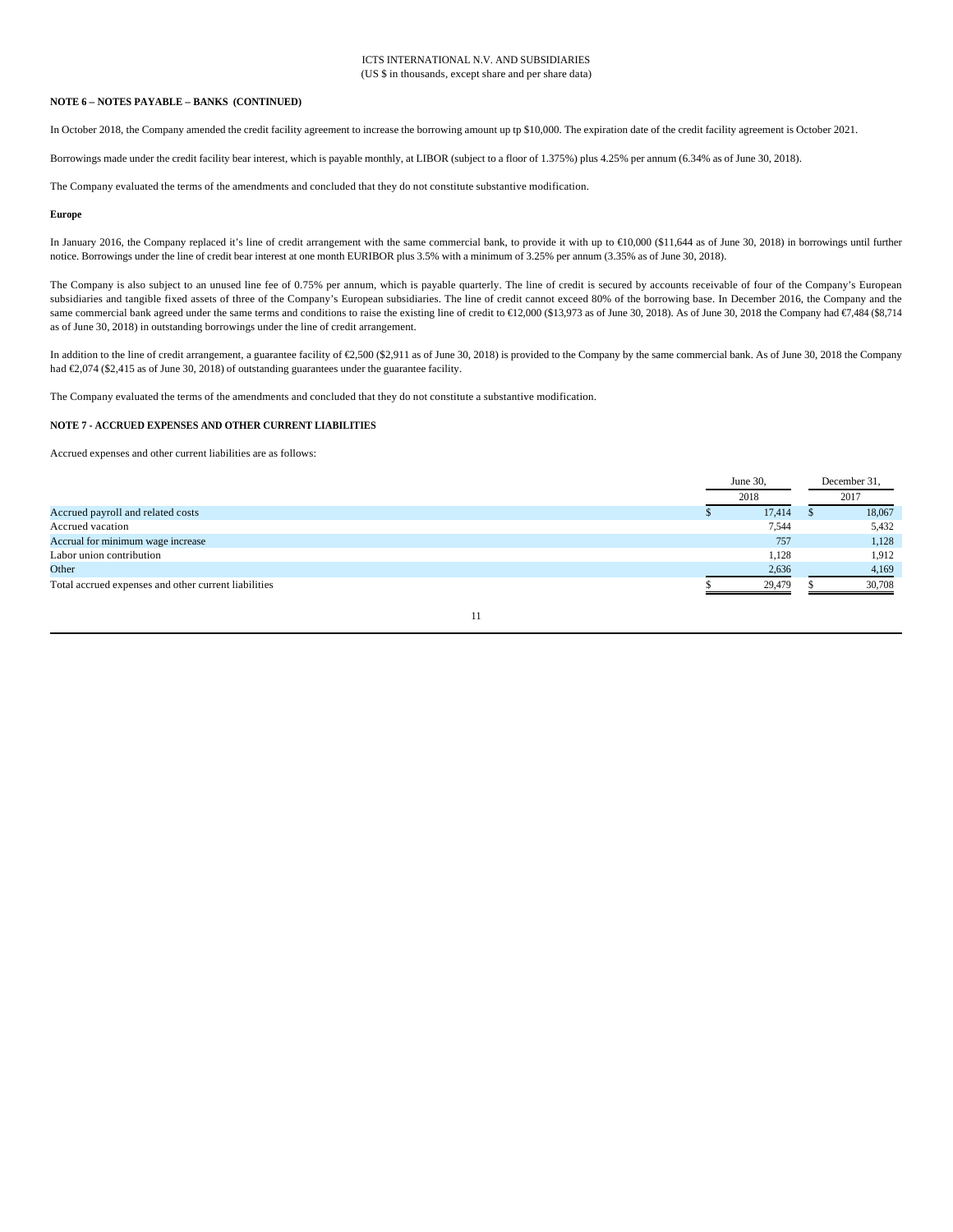#### **NOTE 8 – DEBT TO RELATED PARTIES**

## Convertible notes payable to a related party

In May 2014, the Company entered into an arrangement with an entity related to its main shareholder, which replaced all previous arrangements between the parties, to provide it with up to \$37,000 in revolving loans through December 2016. The term of the arrangement can be automatically extended for four additional six-month periods at the option of the holder. All outstanding borrowings from previous arrangements were applied to the borrowing capacity of the new arrangement. Loans received under the arrangement bear interest, which is compounded semi-annually and payable at maturity, at the interest rate charged by the Company's European commercial bank (LIBOR plus 6% for U.S. dollar-denominated loans and the base rate plus 2% for Eurodenominated loans). The arrangement is secured by a 26% interest in one of the Company's European subsidiaries. In connection with the arrangement, the holder was granted an option to convert outstanding notes payable (including accrued interest) under the arrangement into the Company's common stock at a price of \$1.50 per share. The Company determined that the new arrangement did not represent a substantive modification and, therefore, it was not necessary to evaluate whether the conversion feature qualified as a free-standing derivative instrument or contained any intrinsic value which would be considered beneficial.

In October 2015, the Supervisory Board of Directors approved to reduce the convertible price of the unpaid interest from \$1.50 per share to \$0.75 per share. In addition, the loan period was extended until January 1, 2018. The terms of the arrangement can be automatically extended for four additional six months periods at the option of the holder. The Company determined that the new arrangement did not represent a substantive modification and therefore it was not necessary to evaluate whether the conversion feature qualifies as a free-standing derivative instrument or contained any intrinsic value which would be considered beneficial.

In September 2016, the Supervisory Board of Directors approved an increase in the interest rate of the loan from the entity related to the main shareholder, by one percent, retroactively for the whole period of the loan. The Company determined that the new arrangement did not represent a substantive modification and therefore it was not necessary to evaluate whether the conversion feature qualifies as a freestanding derivative instrument or contained any intrinsic value, which would be considered beneficial.

In December 2016, the entity related to the main shareholder converted \$5,429 accrued interest into 7,238,302 shares at a price of \$0.75 per share.

In December 2017 the loan period was extended until January 1, 2019. The terms of the arrangement can be automatically extended for four additional six months periods at the option of the holder.

In October 2018 the loan period was extended until June 30, 2020. The terms of the arrangement can be automatically extended for four additional six months periods at the option of the holder.

At June 30, 2018 and December 31, 2017, convertible notes payable to a related party consist of \$20,964 and \$24,977, respectively, in principal and \$13,754 and \$12,612, respectively, in accrued interest. Interest expense related to these notes is \$1,087 and \$840 for the six months ended June 30, 2018 and 2017, respectively.

#### Loan to related party

In March 2017, the Company signed a loan agreement with a related party, to provide the Company a loan of \$2,000 for up to one year bearing 7% interest per year. The parties agreed orally to extend the loan till April 2019. As of June 30, 2018 and December 31, 2017 the loan payable to related party consist of \$700 and\$ \$1,300, respectively, in principal and \$149 and \$149 and \$109, respectively in accrued interest. The Company incurred interest expenses regarding this loan of \$40 and \$35 for the six months ended June 30, 2018 and 2017, respectively.

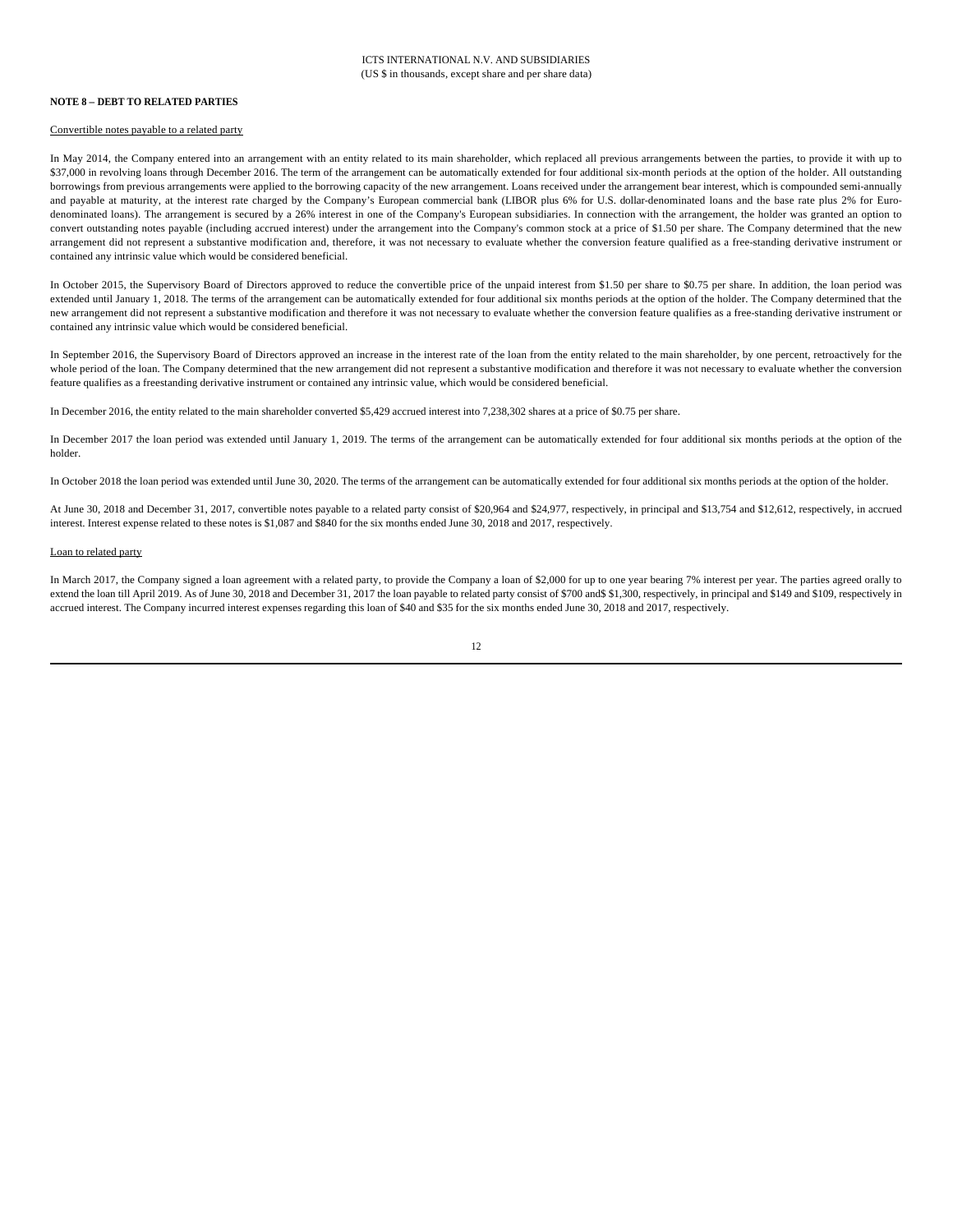# **NOTE 9 – SEGMENT AND GEOGRAPHICAL INFORMATION**

The Company operates in three reportable segments: (a) Corporate (b) Airport security and other aviation services and (c) Technology. The corporate segment does not generate revenue and contains primarily non-operational expenses.

The airport security and other aviation services segment provide security and other services to airlines and airport authorities, predominantly in Europe and the United States of America. The technology segment is predominantly involved in the development and sale of authentication and identity security software to customers, predominantly in the United States of America and Europe. All inter-segment transactions are eliminated in consolidation.

The chief operating decision maker reviews the operating results of these reportable segments. The performance of the reportable segments is based primarily on loss (profit) from continuing operations. Amounts in the table below represent the figures of the continuing operations in the different reportable segments.

|                                 |   |           |               | <b>Airport Security</b> |              |            |     |          |
|---------------------------------|---|-----------|---------------|-------------------------|--------------|------------|-----|----------|
|                                 |   |           |               | and Other Aviation      |              |            |     |          |
|                                 |   | Corporate |               | Services                |              | Technology |     | Total    |
| Six months ended June 30, 2018: |   |           |               |                         |              |            |     |          |
| Revenue                         | ж | $\sim$    | \$            | 161,839                 | $\mathbf{s}$ | 6,973      | -S  | 168,812  |
| Depreciation and amortization   |   | 24        |               | 888                     |              | 19         |     | 931      |
| Net profit (loss)               |   | (3,097)   |               | (638)                   |              | 2,204      |     | (1, 531) |
| <b>Total assets</b>             |   | 4,035     | Ъ.            | 63,522                  | -S           | 3,567      | -S. | 71,124   |
|                                 |   |           |               |                         |              |            |     |          |
| Six months ended June 30, 2017: |   |           |               |                         |              |            |     |          |
| Revenue                         |   | $\sim$    | <sup>\$</sup> | 132,923                 | - \$         | 1,723      | -S  | 134,646  |
| Depreciation and amortization   |   | 22        |               | 466                     |              | 17         |     | 505      |
| Net profit (loss)               |   | (4, 474)  |               | 6,926                   |              | (1,250)    |     | 1,202    |
| Total assets                    |   | 3,381     |               | 63,101                  | <b>S</b>     | 1,090      | S   | 67,572   |

The following table sets forth, for the periods indicated, revenue generated by country:

|                                 | Six months ended June 30, |  |         |  |
|---------------------------------|---------------------------|--|---------|--|
|                                 | 2018                      |  | 2017    |  |
| Netherlands                     | 59,257                    |  | 45,776  |  |
| Germany                         | 68,656                    |  | 58,197  |  |
| <b>United States of America</b> | 27,985                    |  | 25,189  |  |
| Other                           | 12,914                    |  | 5,484   |  |
| Total                           | 168,812                   |  | 134,646 |  |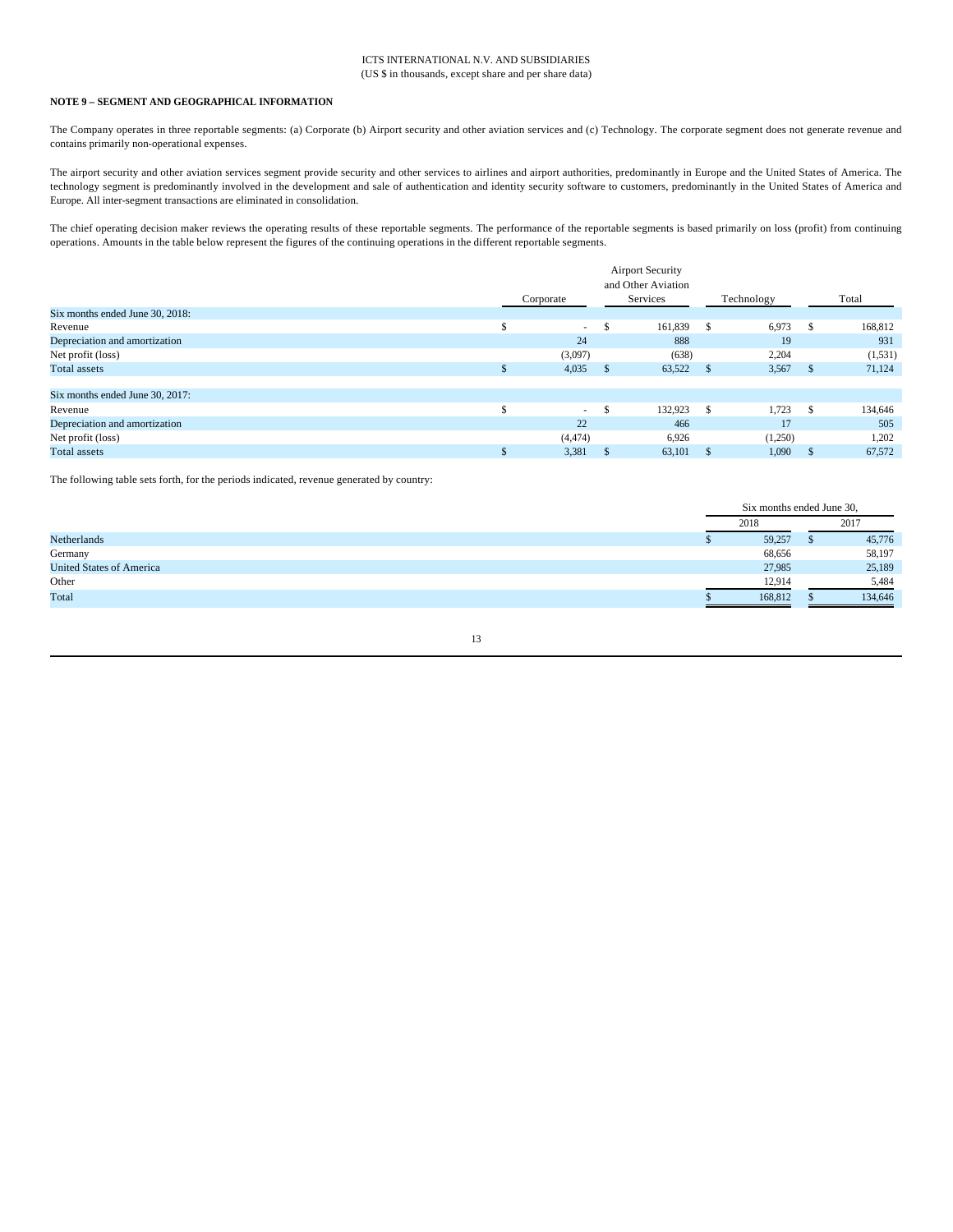## ICTS INTERNATIONAL N.V. AND SUBSIDIARIES (US \$ in thousands, except share and per share data)

## **NOTE 9 – SEGMENT AND GEOGRAPHICAL INFORMATION (CONTINUED)**

The following table sets forth, for the periods indicated, property and equipment, net of accumulated depreciation and amortization by country:

|                                 | June 30, |       |  |       |
|---------------------------------|----------|-------|--|-------|
|                                 |          | 2018  |  | 2017  |
| Netherlands                     |          | 1,738 |  | 1,038 |
| Germany                         |          | 268   |  | 359   |
| <b>United States of America</b> |          | 726   |  | 549   |
| Other                           |          | 334   |  | 491   |
| Total                           |          | 3,066 |  | 2,437 |

#### **NOTE 10 – SUBSEQUENT EVENTS**

In July 2018, the Company acquired 100% of the outstanding shares of Detact Security Solution A.B, a Swedish company. Consideration of the acquisition was Swedish Krone 9.5 million (\$1,063 as of the purchase date). The acquisition was done in order to expand the services the Company provides in the Nordic countries.

In October 2018, the Company extended its line of credit agreement with the commercial lender in the United States of America up to \$10,000. The agreement will expire in October 2021.

In October 2018, the Company extended its agreement regarding the convertible notes with the related party. According to the extension, payment will be due on June 30, 2020. The term of the arrangement can be automatically extended for four additional six-month periods at the option of the holder.

Procheck International B.V. ("PI"), a wholly owned subsidiary of the ICTS International N.V. group, was advised that its contract with Schiphol Nederland B.V. ("Schiphol") will not be renewed and will end on December 31, 2018. PI's revenue for the full year 2017 was 16.4 million Euro (\$18.5 million as of December 17, 2018) and the estimated revenue for the year 2018 is 19.6 million Euro (\$22.1 million as of December 17, 2018). The Company was advised that PI services are not required following a change in the governmental security concept in the Netherlands. Upon expiration of the agreement PI will be closed and the employment of its 170 employeers will be terminated. The closing costs are estimated to be 8.0 million Euro (\$9.0 million as of December 17, 2018). Management is seeking to provide alternative services to Schiphol and other airlines to replace the PI business. So far, the Company, through one of its subsidiaries is negotiating two contracts with Schiphol and an American carrier. No assurance can be given that Management will be successful in replacing the PI business.

<sup>14</sup>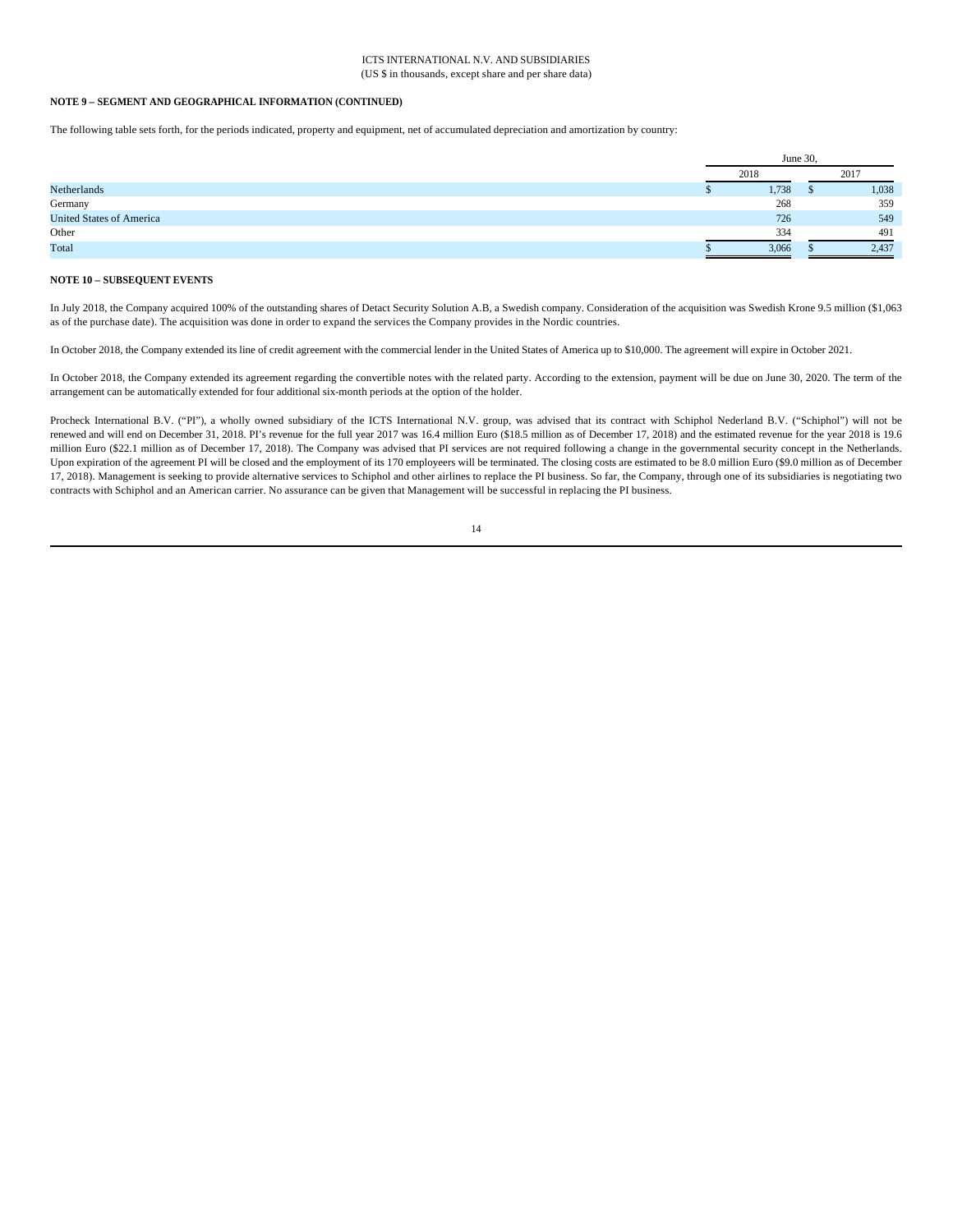## ICTS INTERNATIONAL N.V. AND SUBSIDIARIES (US \$ in thousands, except share and per share data)

# **ITEM 2. MANAGEMENT'S DISCUSSION AND ANALYSIS OF FINANCIAL CONDITION AND RESULTS OF OPERATIONS**

#### **OVERVIEW**

The following discussion and analysis should be read in conjunction with the financial statements, related notes and other information included in this report and with the Risk Factors included in Part 1 Item 3 in our Annual Report on Form 20-F for the year ended December 31, 2017, filed with the SEC.

|                                              | Period ended June 30, |                          |
|----------------------------------------------|-----------------------|--------------------------|
|                                              | 2018                  | 2017                     |
| Revenue                                      | 100.0%                | 100.0%                   |
| Cost of Revenue                              | 88.8%                 | 86.0%                    |
| Gross profit                                 | 11.2%                 | 14.0%                    |
| Research and development expenses            | 1.3%                  | 1.1%                     |
| Selling, general and administrative expenses | 9.5%                  | 8.7%                     |
| Operating profit                             | 0.4%                  | 4.2%                     |
| Other expense, net                           | 0.9%                  | 2.6%                     |
| Profit (Loss) before income tax expense      | (0.5)%                | 1.6%                     |
| Income tax expense                           | 0.5%                  | 0.7%                     |
| Profit (Loss) from continuing operations     | (1.0)%                | 0.9%                     |
| Loss from discontinued operations            | ۰                     | $\overline{\phantom{a}}$ |
| Net profit (loss)                            | (1.0)%                | 0.9%                     |

#### **Revenue**

Revenue from continuing operations for the period ended June 30, 2018 was \$168,812 compared to \$134,646 in the first six months of 2017. Revenue from the European Aviation Security activities increased by \$26,120 in the first six months of 2018. There are two main reasons for the increase: (i) additional services provided to our local customers, mainly in Germany and the Netherlands (ii) Average exchange rate increased from 1.08 Dollar to Euro for the first six months of 2017 to 1.21 Dollar to Euro for the first six months of 2018. The six months revenue of 2017 would have increased by \$12.9 million if translated to Dollars according to the six months average exchange rate of 2018.

Revenues from other Aviation Services provided in the United States of America ("U.S.") increased by \$2,796 compared to the six months period ended June 30, 2017 mainly due to new contracts and rates increase, following the increases in minimum wage rates in the different states of the U.S.

Revenues from the Technology segment for the period ended June 30, 2018 were \$6,973 compared to \$1,723 for the first six months period ended June 2017 due to the continuing trend of growth in the Technology segment achieved by expending our services to new clients and increase of usage volume also by existing customers.

#### **Cost of revenue**

Cost of revenue for the period ended June 30, 2018 was \$149,895 (88.8% as percentage of revenue) compared to \$115,811 (86.0% as percentage of revenue) for the first six months of 2017. Cost of revenue as percentage of revenue increased in the first six months of 2018 compared to the comparable period in 2017, mostly because of increase in labor costs required in order to provide the customers the increased services with the existing staff, and due to changes in the labor markets. The Company is investing efforts in recruitment and training of new employees in order to increase the number of its employees and reduce the total labor costs as percentage of revenue in the future.

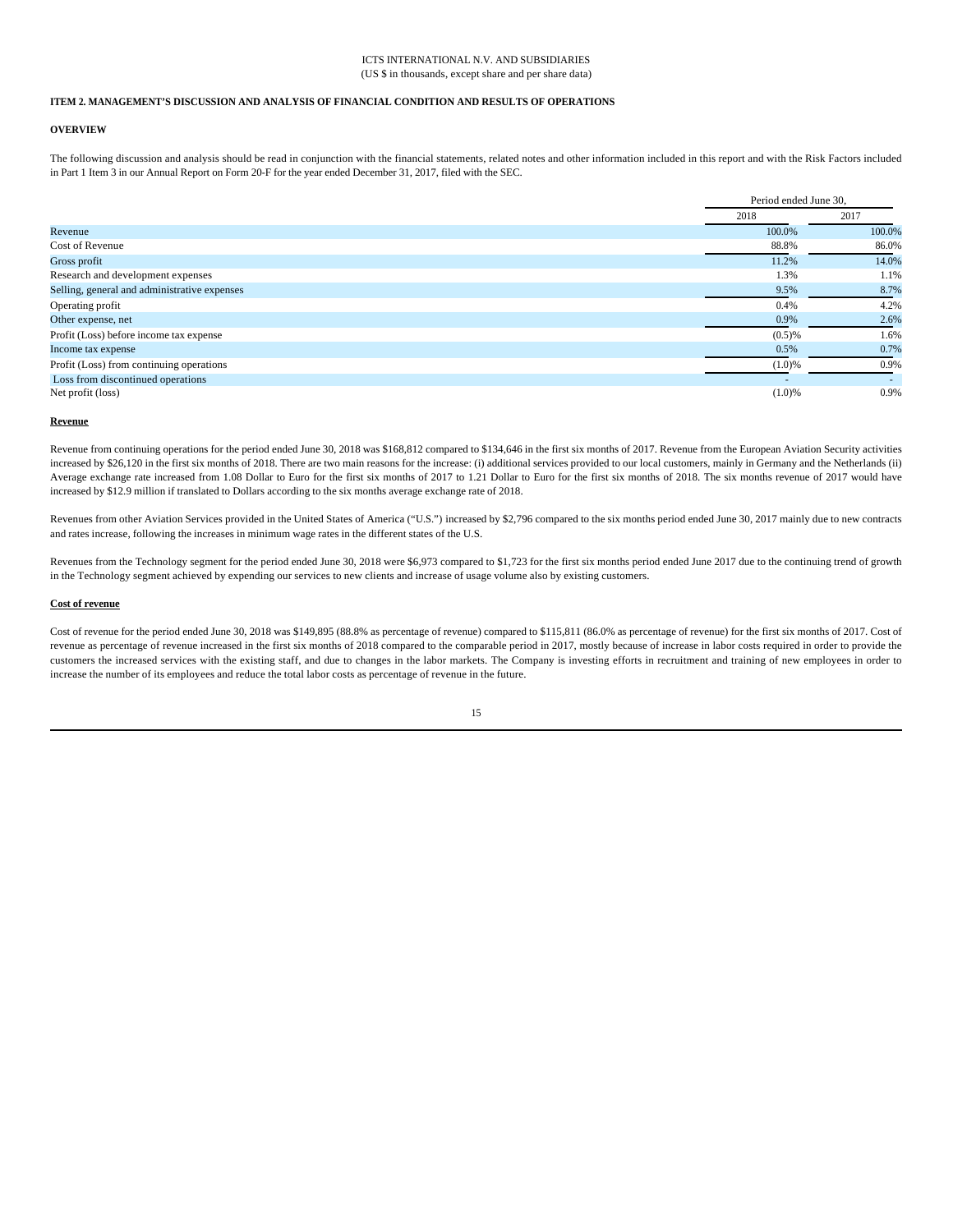# **Research and Development ("R&D")**

R&D expenses for the period ended June 30, 2018 were \$2,134 (1.3% as percentage of revenue) compared to \$1,422 (1.1% as percentage of revenue) for the first six months of 2017. Increase of R&D costs follows the increase of the revenue from the technology segment and relates mostly to increase of manpower costs, in order to improve and extend the software services and abilities which the Company provides to its customers.

#### **Selling, general and administrative expenses ("SG&A")**

SG&A expenses were \$15,963 for the period ended June 30, 2018 (9.5% as percentage of revenue) compared to \$11,761 (8.7% as percentage of revenue) for the first six months of 2017. There are three main reasons for the increase in the SG&A costs: (i) Increase in revenues and operations which required additional means in order to control the additional operations. (ii) Average exchange rate increased from 1.08 Dollar to Euro for the first six months of 2017 to 1.21 Dollar to Euro for the first six months of 2018. The six months SG&A of 2017 would have increased by \$953 if translated to Dollars according to the six months average exchange rate of 2018. (iii) Increase in sales efforts regarding the Technology segment which resulted in an increase of revenues in that segment.

# **Other expense, net**

Other expense net include mainly interest to banks, related party and other institutions, exchange rate income (expense) and bank charges. Other expense, net, was \$1,572 (0.9% as percentage of revenue) for the first six months of 2018 compared to \$3,506 (2.6% as percentage of revenue) for the comparable period ending June 30, 2017.

Interest expenses to related party totaled \$1,087 in the first six months of 2017 compared to \$840 in the comparable period of 2017. As substantial part of the loan was taken in Euro, the interest expense is being affected also by the changes in the exchange rate between the U.S. Dollar and the Euro.

Exchange rate income during the first six months of 2018 totaled \$124 compared to exchange rate expense \$2,239 at the comparable period in 2017. The main currency that is being revaluated in the Company is the Euro, which is being translated to U.S. Dollars. Average exchange rate for the profit and loss transactions revaluation increased from 1.08 Dollar to Euro for the first six months of 2017 to 1.21 Dollar to Euro for the first six months of 2018. In the other hand, the balance sheet exchange rate as of June 30, 2018 was 1.16 Dollar to Euro compared to 1.20 Dollar to Euro as of December 31, 2018.

Other interest expenses and bank charges totaled \$609 in the first six months of 2018 compared to \$427 in the comparable period of 2017. Those expenses increased during the first six months of 2018 compared to the comparable period of 2017 as the Company operations grew during 2018, which involves more financial transactions increasing the bank fees and extending the usage of the line of credit.

## **Income tax expense**

Income tax expense for the period ended June 30, 2018 was \$779 (0.5% as percentage of revenue) compared to expense of \$944 (0.7% as percentage of revenue) in the comparable period of 2017. As the Company has a loss before income tax expense in the first six months of 2018 compared to a profit before tax expenses in the comparable period of 2017, also income tax expense decreased. The Company still shows income tax expense as it still has profitable locations, on which it will be paying taxes during 2018.

# **Loss from discontinued operations**

Loss from discontinued operations totaled \$134 in the first six months of 2018 compared to \$48 in the comparable period of 2017. Loss from discontinued operations relates to the discontinued activities of the Company in Cyprus.

#### **Net Loss**

As result of the above, the Company's net loss amounted \$1,665 for the first six months of 2018, compared to net profit of \$1,154 for the comparable period of 2017.